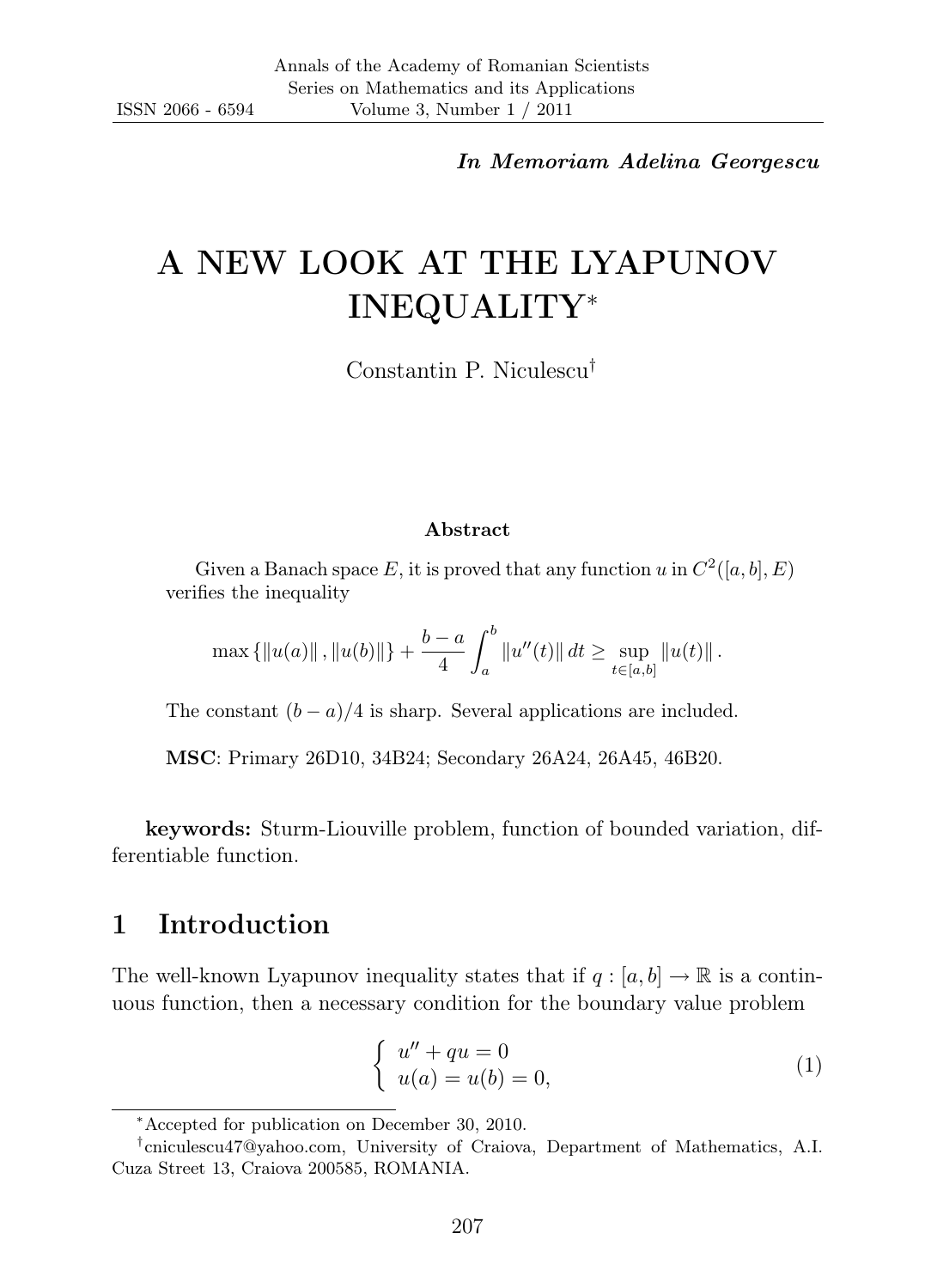to have nontrivial solutions is that

$$
\int_{a}^{b} |q(t)| dt > \frac{4}{b-a}.\tag{2}
$$

See the monograph [11] and the survey [3] (which also includes an excellent account on the history of this result).

The following equivalent version of the Lyapunov inequality was proved by Borg [2] (who attributes it to Beurling): for every twice continuously differentiable function  $u : [a, b] \to \mathbb{R}$  such that  $u(a) = u(b) = 0$  and  $u(t) > 0$ for  $t \in (a, b)$ , we have

$$
\int_{a}^{b} \frac{|u''(t)|}{u(t)} dt > \frac{4}{b-a}.\tag{3}
$$

The aim of this paper is to embed (3) into a stronger inequality that relates the values of a differentiable function on an interval, the values at the endpoints and the total variation of its derivative:

**Theorem 1.** Let  $u : [a, b] \to \mathbb{R}^N$  be a function which admits an integrable second derivative. Then

$$
\max \{ ||u(a)||, ||u(b)|| \} + \frac{b-a}{4} \int_a^b ||u''(t)|| dt \geq \sup_{t \in [a,b]} ||u(t)||.
$$

As usually,  $\mathbb{R}^N$  denotes here the Euclidean N-dimensional space.

The restriction to the case of functions taking values in  $\mathbb{R}^N$  is not essential. A similar result works for all functions taking values in an arbitrary Banach space. This will be discussed in Section 4.

Theorem 1 has a very natural kinematic interpretation: Suppose a point moves in the Euclidean space according to the law of motion  $u = u(t)$ . Then the difference between the maximum deviation from the origin during an interval of time  $[a, b]$  and the maximum deviation at the endpoints of this interval does not exceed

> 1  $\frac{1}{4}$  (elapsed time)  $\times$  total variation of speed.

Recall that every differentiable function  $v : [a, b] \to \mathbb{R}^N$  with integrable derivative has bounded total variation and this is given by the formula

$$
\bigvee_a^b v = \int_a^b \left\|v'(t)\right\| dt.
$$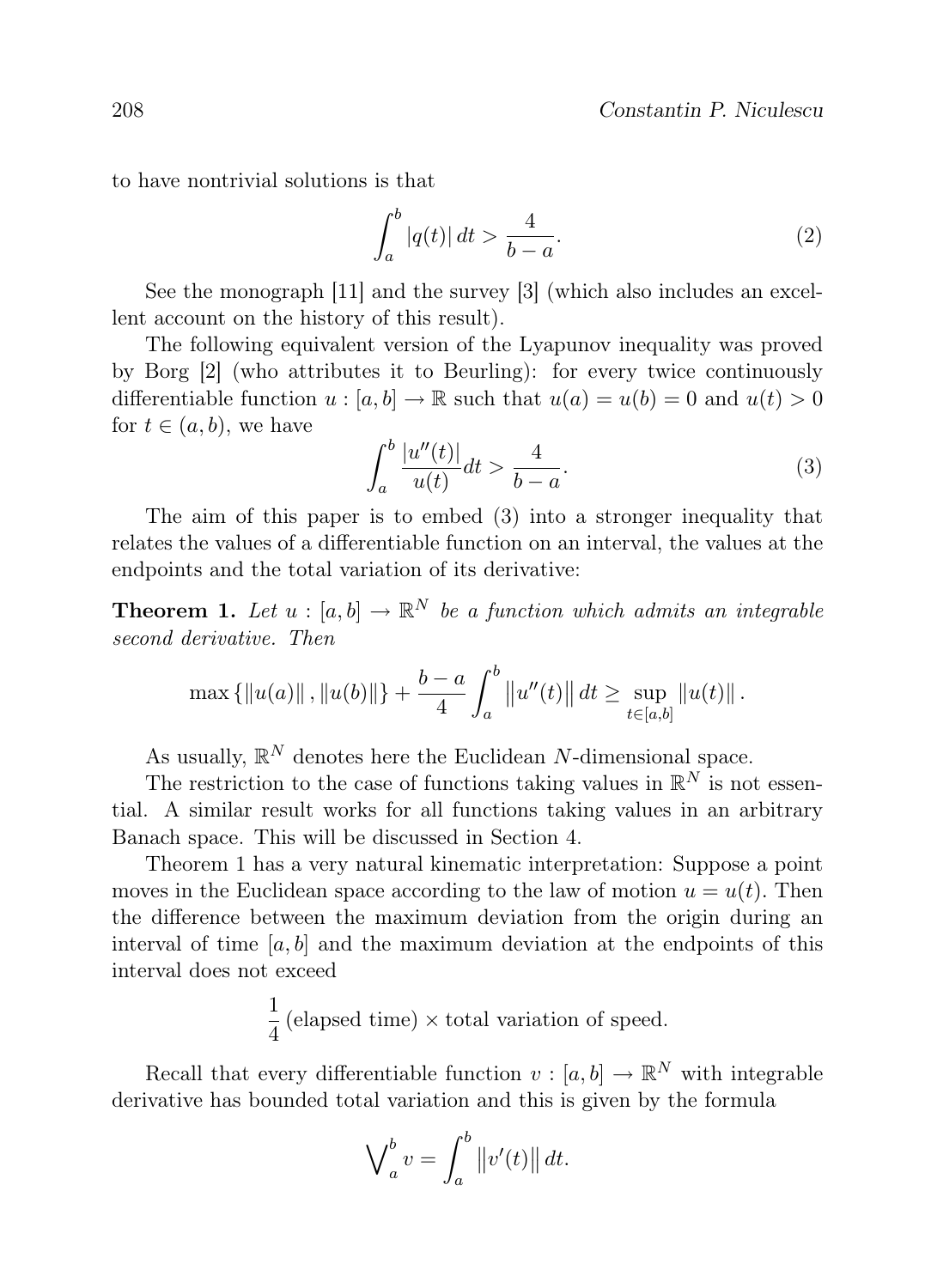See [1], p. 104.

The proof of Theorem 1 will make clear that we can deal with other boundary conditions and more general second order differential operators. Some important remarks concerning the case of Neumann boundary conditions can be found in [5].

Also, instead of the  $L^1$  norm in the left hand side and the sup norm in the right hand side we may consider other pairs of  $L^p$  norms (with  $p \in [1,\infty]$ ). All these questions will be discussed elsewhere.

#### 2 Consequences of the main result

Theorem 1 has a number of interesting consequences even in the 1-dimensional case. We start with the following stronger version of the inequality of Lyapunov:

**Corollary 1.** (A. Wintner [14]). Let  $q = q(t)$  be a real-valued continuous function defined on an interval  $[a, b]$ . A necessary condition for the equation  $u'' + q(t)u = 0$  to have a nontrivial solution possessing (at least) two zeros is that

$$
\int_a^b q^+(t)dt > \frac{4}{b-a}.
$$

Here  $q^+ = \sup \{q, 0\}$  denotes the positive part of q.

*Proof:* By Sturm's Separation Theorem, since  $q^+ \ge q$ , the equation  $v''$  +  $q^+(t)v = 0$  is a Sturm majorant for the equation  $u'' + q(t)u = 0$ , and hence has a nontrivial solution v with two zeros  $\alpha < \beta$  in [a, b]. See [8], Corollary 3.1, p. 335. Lyapunov's result follows now from Theorem 1, applied to the restriction of v to  $[\alpha, \beta]$ . In fact,

$$
\sup_{t \in [\alpha, \beta]} |v(t)| < \frac{\beta - \alpha}{4} \int_{\alpha}^{\beta} q^+(t) |v(t)| \, dt
$$
\n
$$
\leq \frac{b - a}{4} \left( \sup_{t \in [\alpha, \beta]} |v(t)| \right) \int_a^b q^+(t) \, dt,
$$

and it remains to simplify both sides by  $\sup_{t\in[\alpha,\beta]}|v(t)|$ .  $\blacksquare$ 

Using a change of variable due to Hille [9], one can extend easily Corollary 1 to all second-order differential equations of the form

$$
u'' + g(t)u' + f(t)u = 0,
$$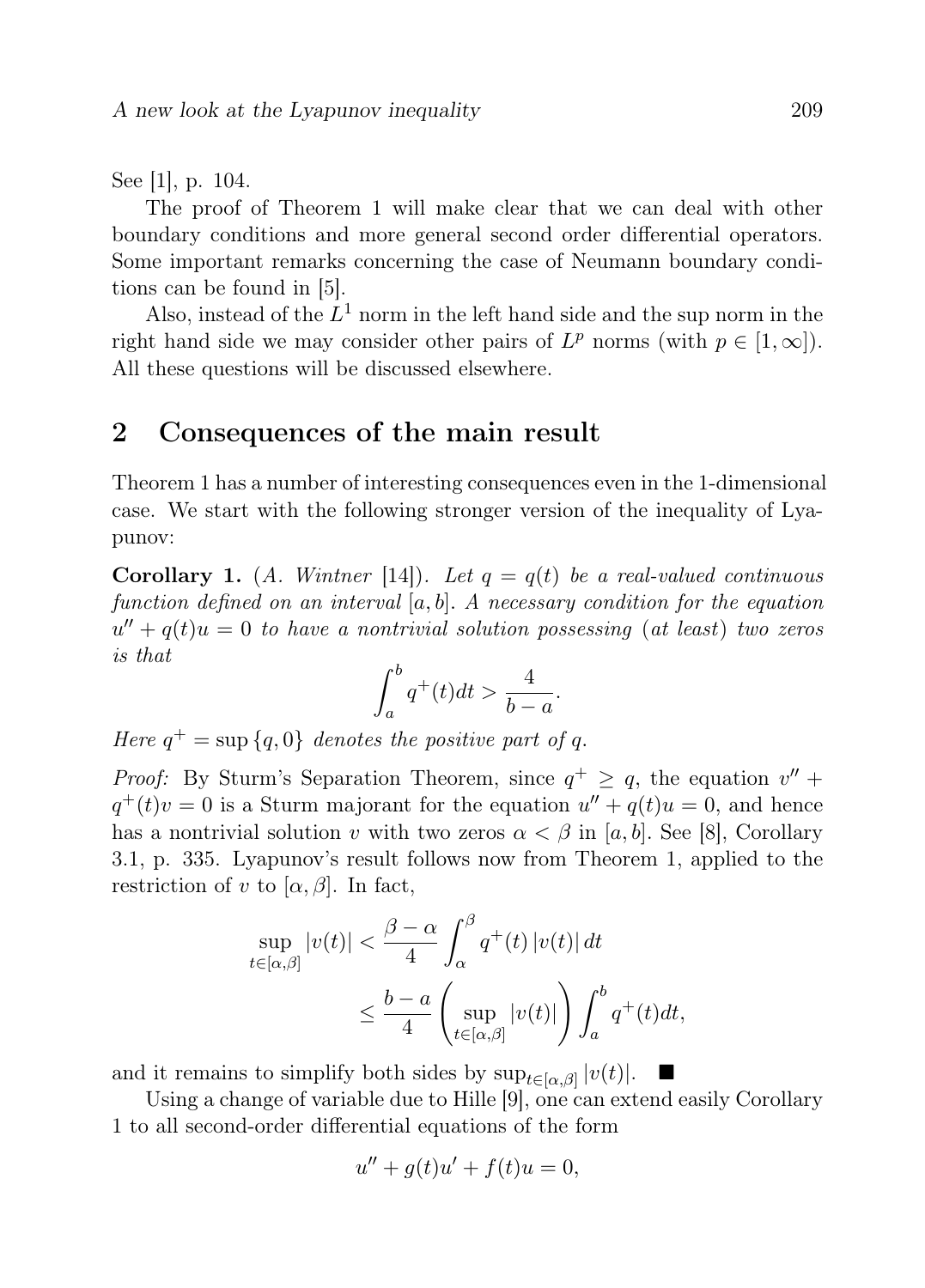where  $f$  is continuous and  $g$  is continuously differentiable. In fact, the corresponding equation for  $v = u \exp\left(\frac{1}{2}\right)$  $\frac{1}{2} \int_a^t g(s) ds$  is in normal form,

$$
v'' + q(t)v = 0,
$$

where  $q(t) = f(t) - \frac{1}{4}$  $\frac{1}{4}g^2(t) - \frac{1}{2}$  $\frac{1}{2}g'(t)$ .

Theorem 1 imposes an obstruction on the nonzero eigenvalues of the operator  $Du = -u'' + qu$  with Dirichlet boundary conditions:

**Corollary 2.** Suppose that  $q : [a, b] \to \mathbb{R}$  is a continuous function, and f:  $[a, b] \times \mathbb{R} \to \mathbb{R}$  is a continuous function which admits an estimate of the form  $|f(t, u)| \leq \varphi(t) |u|$  for a suitable  $\varphi \in C([a, b], \mathbb{R})$  with  $\varphi > 0$  on  $(a, b)$ . Then every eigenvalue of the regular Sturm-Liouville problem,

$$
\begin{cases}\n-u'' + qu = \lambda f(t, u) \\
u(a) = u(b) = 0,\n\end{cases}
$$
\n(4)

.

admits an estimate of the form

$$
|\lambda|\geq \left(\frac{4}{b-a}-\int_a^b|q|\,dt\right)\left(\int_a^b\varphi dt\right)^{-1}
$$

The linear case of the Sturm-Liouville problem (4) (that is, when  $f(t, u) =$  $\varphi(t)u$  is presented in many books, for example in [8] and [13]. In this case the spectrum  $-u'' + qu$  consists of an increasing sequence of positive eigenvalues  $\lambda_n$  with  $\lambda_n \to \infty$ .

Notice that Corollary 2 also works in the vector case (when  $u$  and  $f$  take values in  $\mathbb{R}^N$ ).

Theorem 1 provides useful to establish Weierstrass type criteria of convergence:

**Corollary 3.** Let  $(u_n)_n$  be a sequence of real-valued twice differentiable functions defined on an interval [a, b]. If:

- i) this sequence is convergent at the endpoints; and
- $ii)$  the derivatives of second order  $u_n''$  are integrable and

$$
\lim_{m,n \to \infty} \int_a^b \left| u_m''(t) - u_n''(t) \right| dt = 0,
$$

then the sequence  $(u_n)_n$  is uniformly convergent.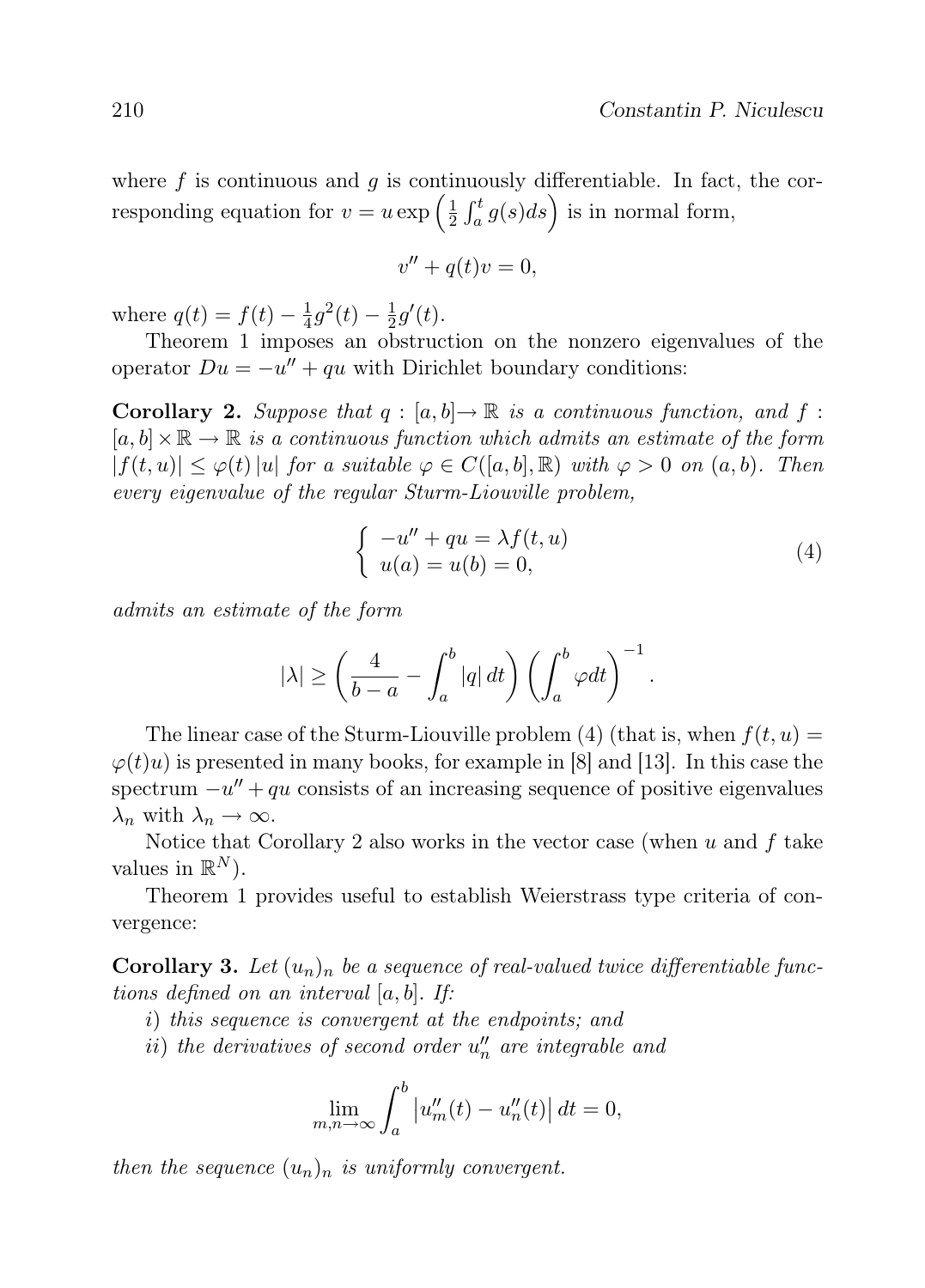A new look at the Lyapunov inequality 211

Moreover, if u is the limit of the sequence  $(u_n)_n$ , and all derivatives  $u''_n$ are bounded, then u is differentiable and

$$
u' = \lim_{n \to \infty} u'_n \quad uniformly.
$$

Proof: The first part is a direct consequence of Theorem 1. The second part follows from an old result due to Hadamard [7] (see also [12]): Let I be an interval and let  $f: I \to \mathbb{R}$  be a twice differentiable bounded function, with bounded second derivative. Then  $f'$  is also bounded and

$$
||f'||_{\infty} \le \begin{cases} \frac{2||f||_{\infty}}{m(I)} + \frac{m(I)}{2} ||f''||_{\infty}, \text{ if } m(I) \le 2\sqrt{||f||_{L^{\infty}}/||f''||_{\infty}} \\ \frac{2\sqrt{||f||_{\infty} \cdot ||f''||_{\infty}}}{\sqrt{2||f||_{\infty} \cdot ||f''||_{\infty}}}, & \text{ if } m(I) \ge 2\sqrt{||f||_{L^{\infty}}/||f''||_{\infty}} \text{ and } I \ne \mathbb{R} \end{cases}
$$

Here  $m(I)$  denotes the length of I.

## 3 The scalar case of Theorem 1

The scalar case of Theorem 1 is a consequence of the following more general result:

**Theorem 2.** Let  $u : [a, b] \to \mathbb{R}$  be a real-valued differentiable function whose derivative has bounded variation. Then

$$
\max \{|u(a)|, |u(b)|\} + \frac{b-a}{4} \bigvee_{a}^{b} u' > \sup_{t \in [a,b]} |u(t)|,
$$

except for the affine functions, where equality holds true.

Proof: Step 1. We first consider the case where

$$
u(a) = u(b) = 0.\t\t(5)
$$

In this case (by replacing u by  $-u$ , if necessary) we may assume that  $|u|$ attains its maximum at a point  $c \in (a, b)$  and

$$
\sup_{t \in [a,b]} |u(t)| = u(c).
$$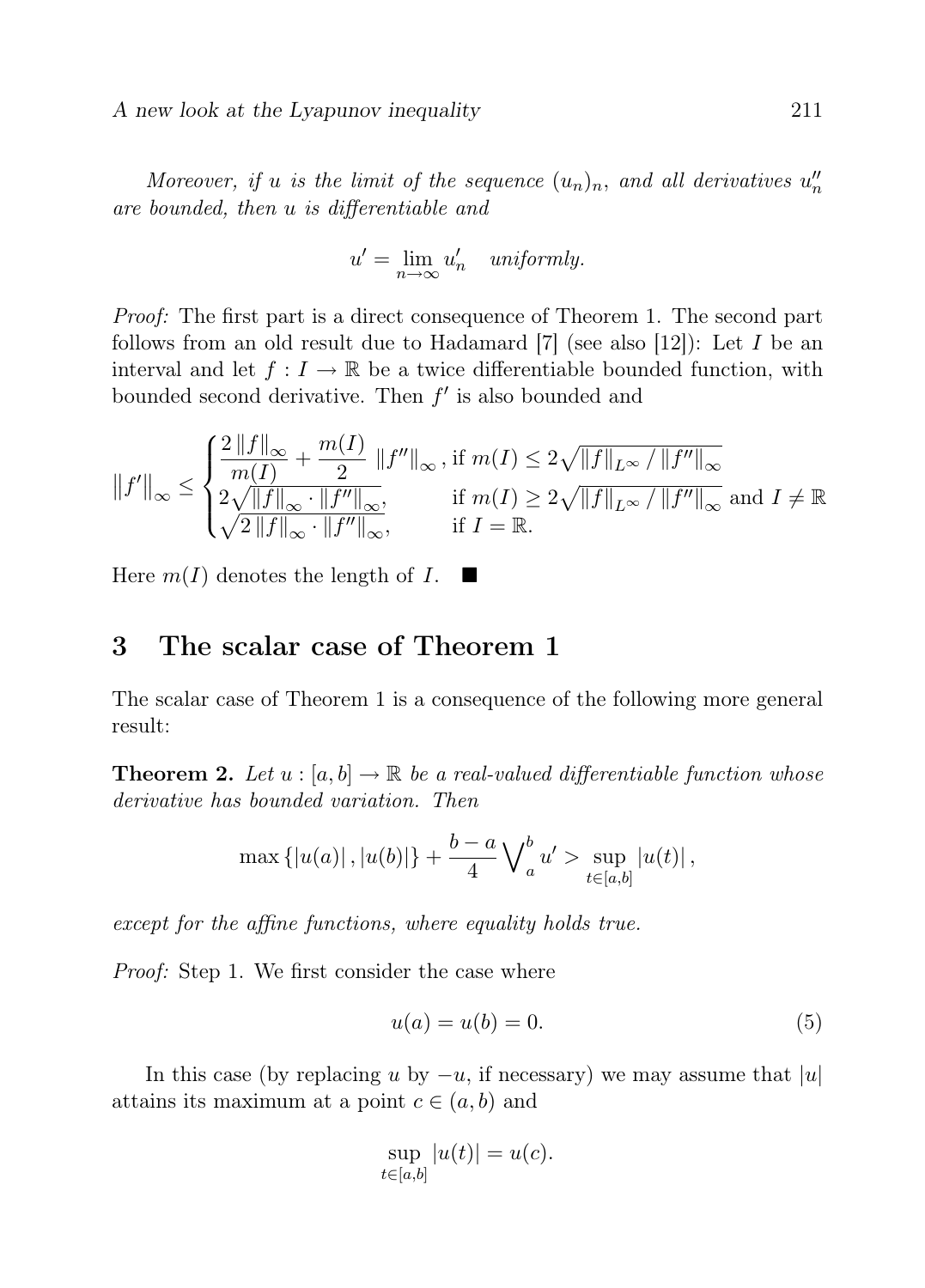Then by the Lagrange mean value theorem there are points  $t_1 \in (a, c)$  and  $t_2 \in (c, b)$  such that

$$
u(c) = u(c) - u(a) = u'(t_1)(c - a)
$$

and

$$
u(c) = u(c) - u(b) = -u'(t_2)(b - c).
$$

Therefore

$$
\begin{aligned}\n\bigvee_{a}^{b} u' &\geq \sup_{a < s_1 < c < s_2 < b} |u'(s_1) - u'(s_2)| \\
&\geq u'(t_1) - u'(t_2) \\
&= \left(\frac{1}{c - a} + \frac{1}{b - c}\right) u(c) \\
&\geq \frac{4}{b - a} \sup_{t \in [a, b]} |u(t)|,\n\end{aligned} \tag{6}
$$

the last step being a consequence of the arithmetic mean - harmonic mean inequality.

Step 2. We prove next (under the condition (5)) that the equality

$$
\frac{b-a}{4} \bigvee_{a}^{b} u' = \sup_{t \in [a,b]} |u(t)| \tag{7}
$$

occurs only for the function  $u$  identically zero. In fact, it suffices to show that  $u|_{[a,c]}$  equals the affine function g joining  $(a, 0)$  and  $(c, u(c))$  and  $u|_{[c,b]}$ equals the affine function h joining  $(c, u(c))$  and  $(b, 0)$ . These equalities yield

$$
g'(c) = u'_{-}(c) = u'_{+}(c) = h'(c)
$$

whence  $\frac{u(c)}{c-a} = -\frac{u(c)}{b-c}$  $\frac{u(c)}{b-c}$ . Therefore  $u(c) = 0$  and this forces  $u \equiv 0$ .

The equality  $u|_{[a,c]} = g$  (as well as the equality  $u|_{[c,b]} = h$ ) can be proved by reductio ad absurdum. For example, if  $u(d) < g(d)$  for some point  $d \in$  $(a, c)$ , then by the Lagrange mean value theorem there is a  $t' \in (d, c)$  such that

$$
u'(t') = \frac{u(c) - u(d)}{c - d} > \frac{u(c) - g(d)}{c - d}
$$
  
= 
$$
\frac{g(c) - g(d)}{c - d} = \frac{u(c)}{c - a} = g'(t_1) = u'(t_1).
$$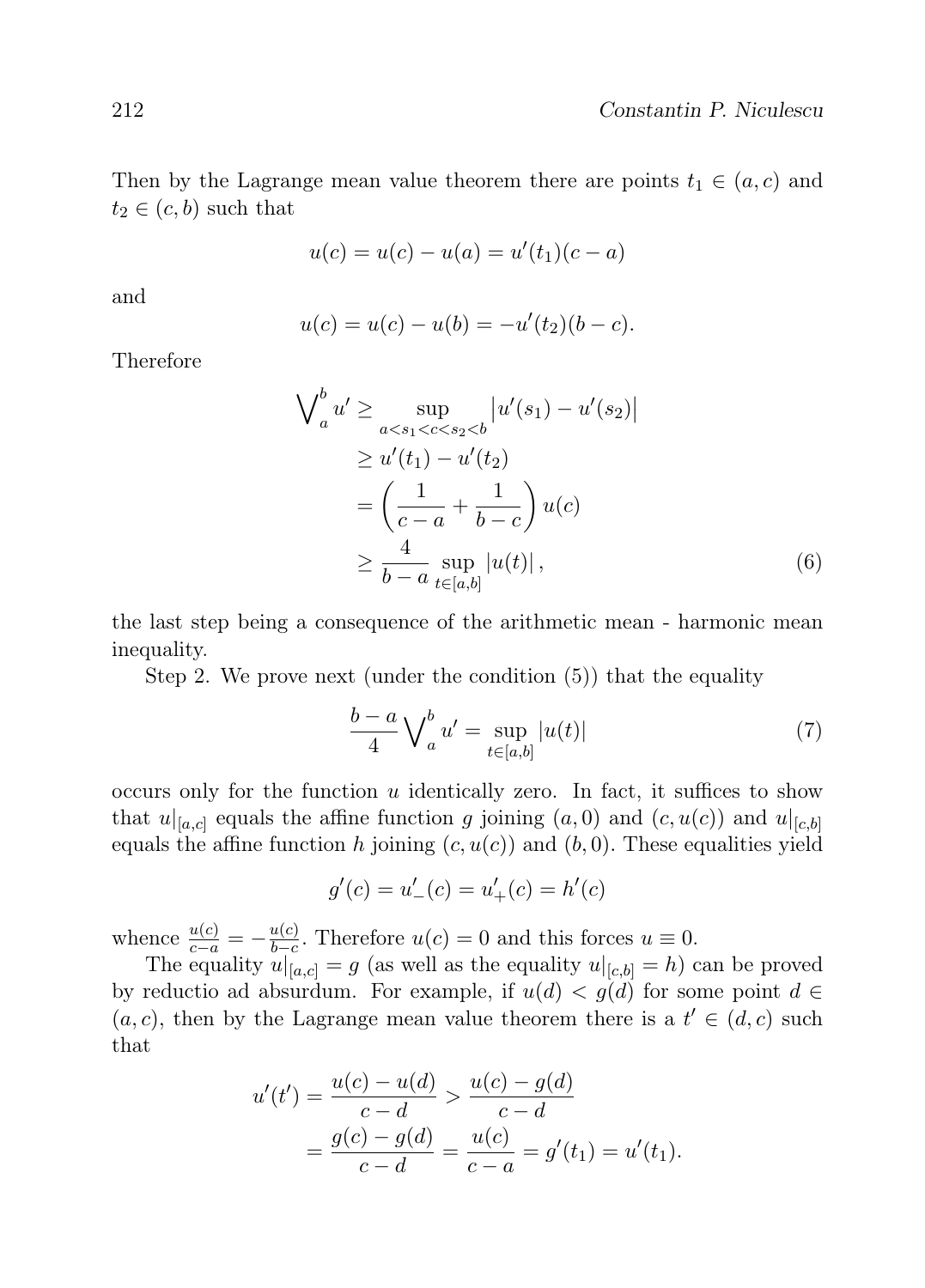This yields to a contradiction since

$$
\bigvee_{a}^{b} u' = u'(t_1) - u'(t_2) < u'(t') - u'(t_2)
$$
\n
$$
= |u'(t') - u'(t_2)| \le \bigvee_{a}^{b} u';
$$

the first equality is a consequence of (6) and (7).

The case where  $u(d) > g(d)$  for some point  $d \in (a, c)$  can be treated similarly.

Step 3. In the general case we have to represent  $u$  as

$$
u = (u - \varphi) + \varphi,
$$

where  $\varphi$  is the affine function joining the points  $(a, u(a))$  and  $(b, u(b))$ . Then  $u - \varphi$  vanishes at the endpoints and the result established at Step 1 applies. Therefore

$$
\sup_{t \in [a,b]} |u(t)| \leq \sup_{t \in [a,b]} |(u - \varphi)(t)| + \sup_{t \in [a,b]} |\varphi(t)|
$$
  

$$
\leq \frac{b - a}{4} \bigvee_{a}^{b} (u - \varphi)' + \max \{|u(a)|, |u(b)|\}
$$
  

$$
= \frac{b - a}{4} \bigvee_{a}^{b} u' + \max \{|u(a)|, |u(b)|\},
$$

the equality being possible only when  $u - \varphi \equiv 0$ .  $\blacksquare$ 

## 4 The case of vector-valued functions

The proof of Theorem 1 can be reduced to the scalar case by *linearization*, taking into account that

$$
\left(\sum_{k=1}^{N} u_k^2\right)^{1/2} = \sup \left\{\sum_{k=1}^{N} \alpha_k u_k : \sum_{k=1}^{N} \alpha_k^2 \le 1\right\}.
$$

Indeed, by assuming that Theorem 1 works in the case of scalar functions, for every  $x \in [a, b]$  and every family  $(\alpha_k)_{k=1}^N$  of real numbers such that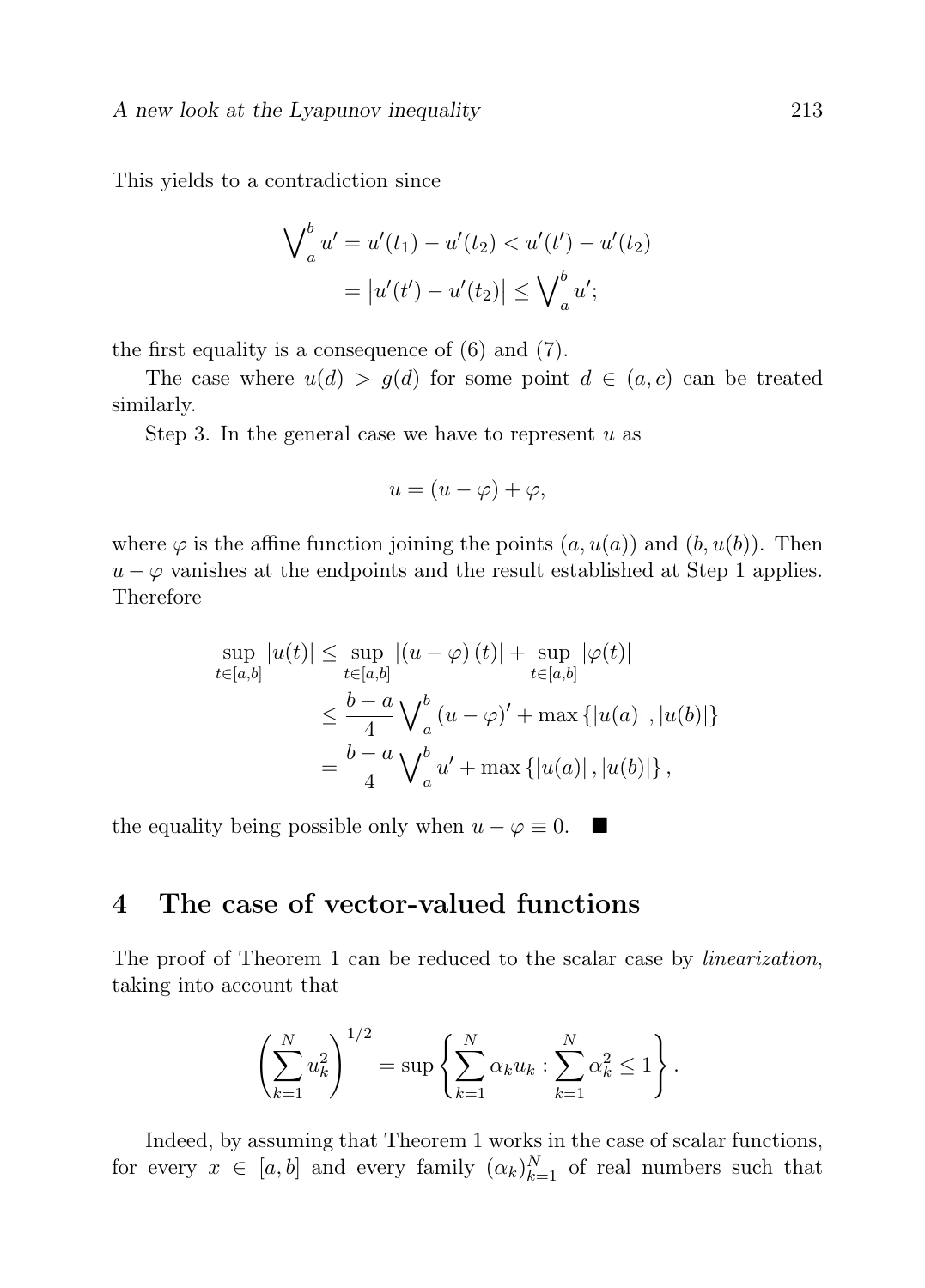$$
\sum_{k=1}^{N} \alpha_k^2 \le 1 \text{ we have}
$$
\n
$$
\left| \sum_{k=1}^{N} \alpha_k u_k(x) \right| \le \frac{b-a}{4} \int_a^b \left( \sum_{k=1}^{N} |\alpha_k| |u''_k(t)| \right) dt
$$
\n
$$
+ \max \left\{ \sum_{k=1}^{N} |\alpha_k| |u_k(a)| , \sum_{k=1}^{N} |\alpha_k| |u_k(b)| \right\}
$$
\n
$$
\le \frac{b-a}{4} \int_a^b \|u''(t)\| dt + \max \{ ||u(a)||, ||u(b)|| \},
$$

that yields the conclusion of Theorem 1 in the Euclidean case.

It is worth to mention that Theorem 1 actually works in the general framework of Banach spaces.

**Theorem 3.** Given a Banach space  $E$ , every twice differentiable function  $u : [a, b] \rightarrow E$  whose second derivative is (Bochner) integrable verifies the inequality

$$
\max \{ ||u(a)||, ||u(b)|| \} + \frac{b-a}{4} \int_a^b ||u''(t)|| dt \ge \sup_{t \in [a,b]} ||u(t)||.
$$

The constant  $(b - a)/4$  is sharp.

Proof: In fact, according to a classical result due Weierstrass, there exists a point  $t_0 \in [a, b]$  such that

$$
||u(t_0)|| = \sup_{t \in [a,b]} ||u(t)||.
$$

Then, by Theorem 1, for every norm-1 linear functional  $x'$  in the dual space  $E'$  we have

$$
\begin{aligned} \left| x'(u(t_0)) \right| &\leq & \max \left\{ \left| x'(u(a)) \right|, \left| x'(u(b)) \right| \right\} + \frac{b-a}{4} \int_a^b \left| x'(u''(t)) \right| dt \\ &\leq & \max \left\{ \left\| u(a) \right\|, \left\| u(b) \right\| \right\} + \frac{b-a}{4} \int_a^b \left\| u''(t) \right\| dt. \end{aligned}
$$

The proof ends by taking the least upper bound in both sides over all  $x' \in E'$ with  $||x'|| = 1$ , and using the following well-known consequence of the Hahn-Banach extension theorem:

$$
\sup_{x' \in E', \|x'\|=1} |x'(u(t_0))| = \|u(t_0)\|.
$$

See [15], Corollary 2, p. 108.  $\blacksquare$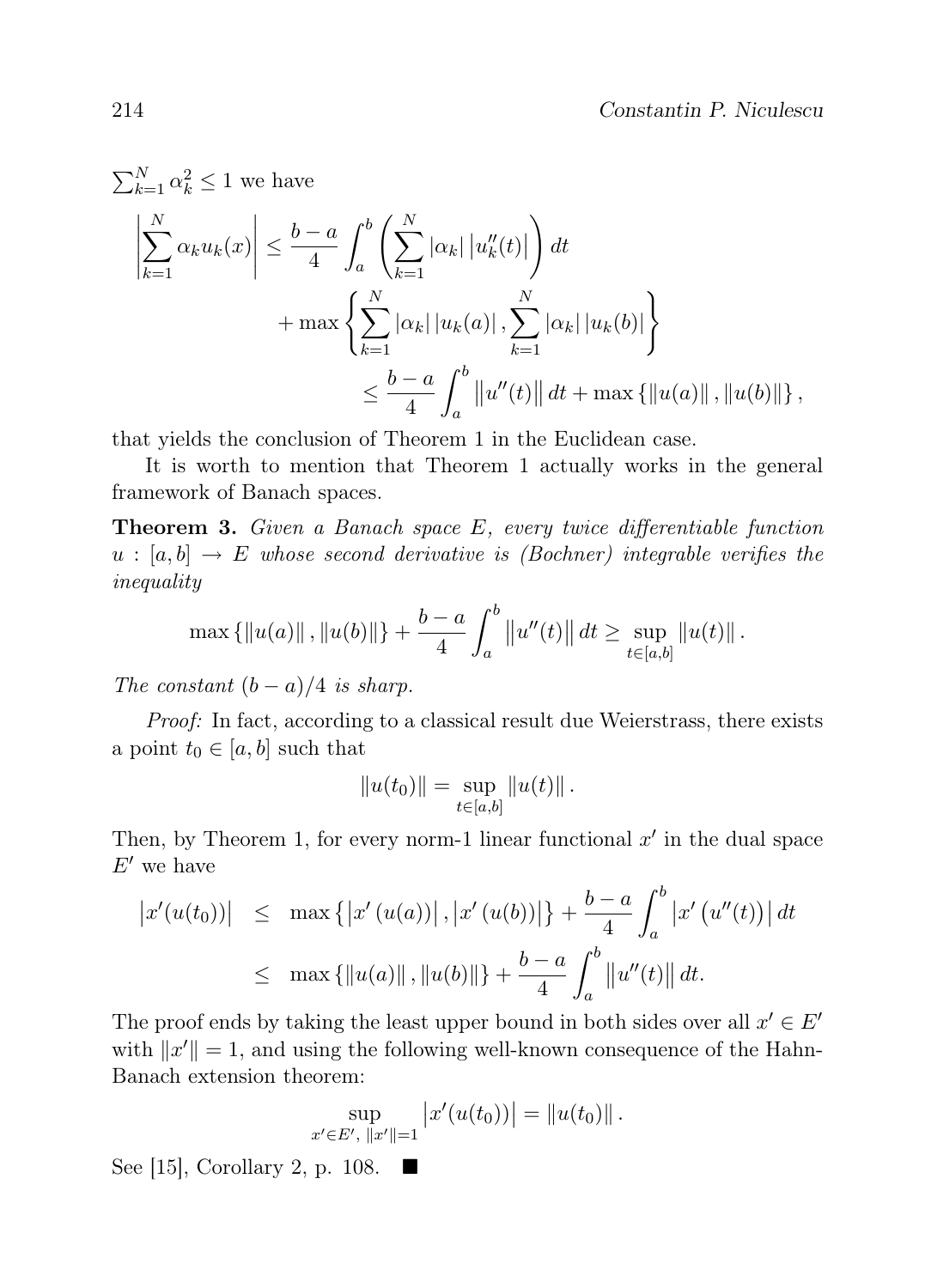#### 5 Some open questions

The literature concerning the analogues of Lyapunov inequality for partial differential equations already counts some important contributions. See for example [4], [5] and [6]. It is thus natural to ask whether Theorem 1 admits an extension to the case of functions of several variables.

Suppose that  $\Omega$  is a bounded open subset  $\Omega$  of  $\mathbb{R}^N$ . Does there exist a second order differential operator A (which in the case of functions of one real variable coincide with the second derivative) and a positive constant  $c(\Omega)$  (that depends only on the geometry of the domain  $\Omega$ ) such that every real-valued continuous function  $u \in C(\overline{\Omega}) \cap C^2(\Omega)$  with Au integrable verify the inequality

$$
\max_{x \in \partial \Omega} |u(x)| + c(\Omega) \int_{\Omega} ||Au(x)|| dx \ge \sup_{x \in \overline{\Omega}} |u(x)|^2 \tag{8}
$$

Adrian Tudorascu (oral communication) provided a simple counterexample showing that the natural candidate for  $A$ , the Laplacian of  $u$ ,

$$
\Delta u = \sum_{k=1}^{N} \frac{\partial^2 u}{\partial x_k^2},
$$

fails even in the case where  $\Omega$  is the unit ball in  $\mathbb{R}^2$ . However, the status of (8) is open for  $Au =$  Hess u, where

$$
\mathrm{Hess}\, u = \left(\frac{\partial^2 u}{\partial x_j \partial x_k}\right)_{j,k=1}^N
$$

represents the Hessian matrix of u. Adrian Tudorascu and I have found some consequences that make plausible a positive answer.

A final open question comes in connection with Corollary 3 above. We do not know if the hypothesis regarding the boundedness of the derivatives of second order is essential or not.

Acknowledgement. Research partially supported by CNCSIS Grant 420/2008. We acknowledge helpful correspondence from Florin Popovici and Adrian Tudorascu.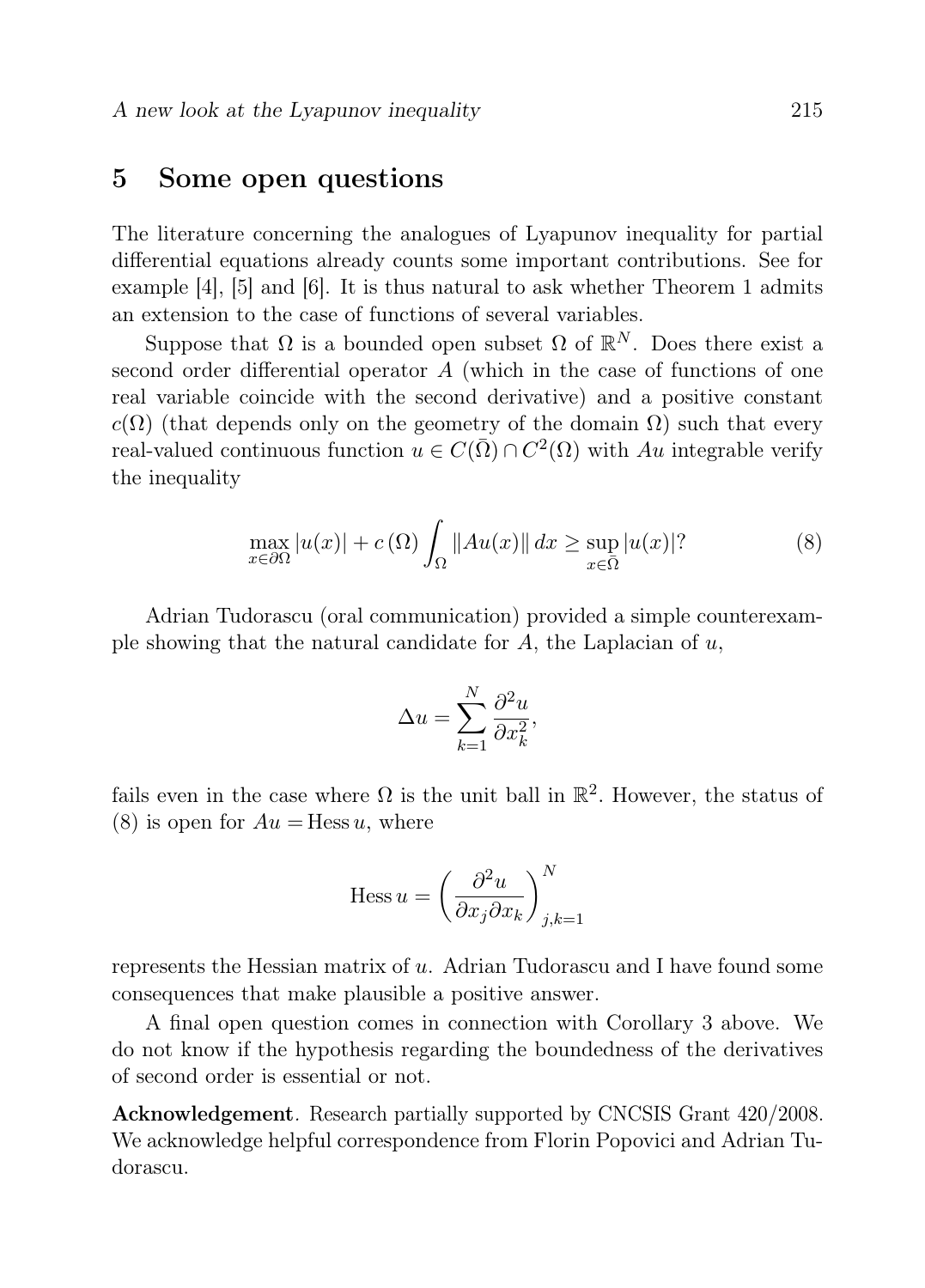#### References

- [1] R. G. Bartle, A Modern Theory of Integration, Graduate Studies in Mathematics vol. 32, American Mathematical Society, Providence, Rhode Island, 2001.
- [2] G. Borg, Über die Stabilität gewisser Klassen von linearen Differentialgleichungen, Arkiv för Matematik, Astronomi och Fysik, 31 (1945), 1-31.
- [3] R. C. Brown and D. B. Hinton, Lyapunov inequalities and their applications. In vol. Survey in Classical Inequalities (T. Rassias ed.), pp. 1-25, Kluwer Academic Publishers, 2000.
- [4] A. Cañada, J. A. Montero, S. Villegas, Lyapunov-type Inequalities and Applications to PDE, in: Proceedings of the 5th European Conference on Elliptic and Parabolic Problems: A Special Tribute to the Work of Haim Brezis, in: Progress Nonlinear Differential Equations Appl., vol. 63, Birkhäuser, Boston, MA, 2005, pp. 103–110.
- [5] A. Cañada, J. A. Montero, S. Villegas, Lyapunov-type inequalities and Neumann boundary value problems at resonance, Math. Inequal. Appl. 8 (2005), 459-476.
- [6] A. Cañada, J. A. Montero and S. Villegas, Lyapunov inequalities for partial differential equations, Journal of Functional Analysis 237 (2006), 176–193.
- [7] J. Hadamard, Sur le module maximum d'une fonction et ses dérivées, Comptes Rendus des séances de la Societé Mathematique de France, 1914, pp. 68–72.
- [8] P. Hartman, Ordinary differential equations, John Wiley & Sons, New York, 1964.
- [9] E. Hille, Über die Nulstellen der Hermiteschen Polynome, Jahresbericht der Deutschen Mathematiker-Vereinigung 44 (1933), 162–165.
- [10] A. Lyapunov, Problème général de la stabilité du mouvement, Ann. Fac. Sci. Univ. Toulouse 9 (1907), 203-475. (Reproduced in Ann. Math.  $Study$  17, Princeton, 1947).